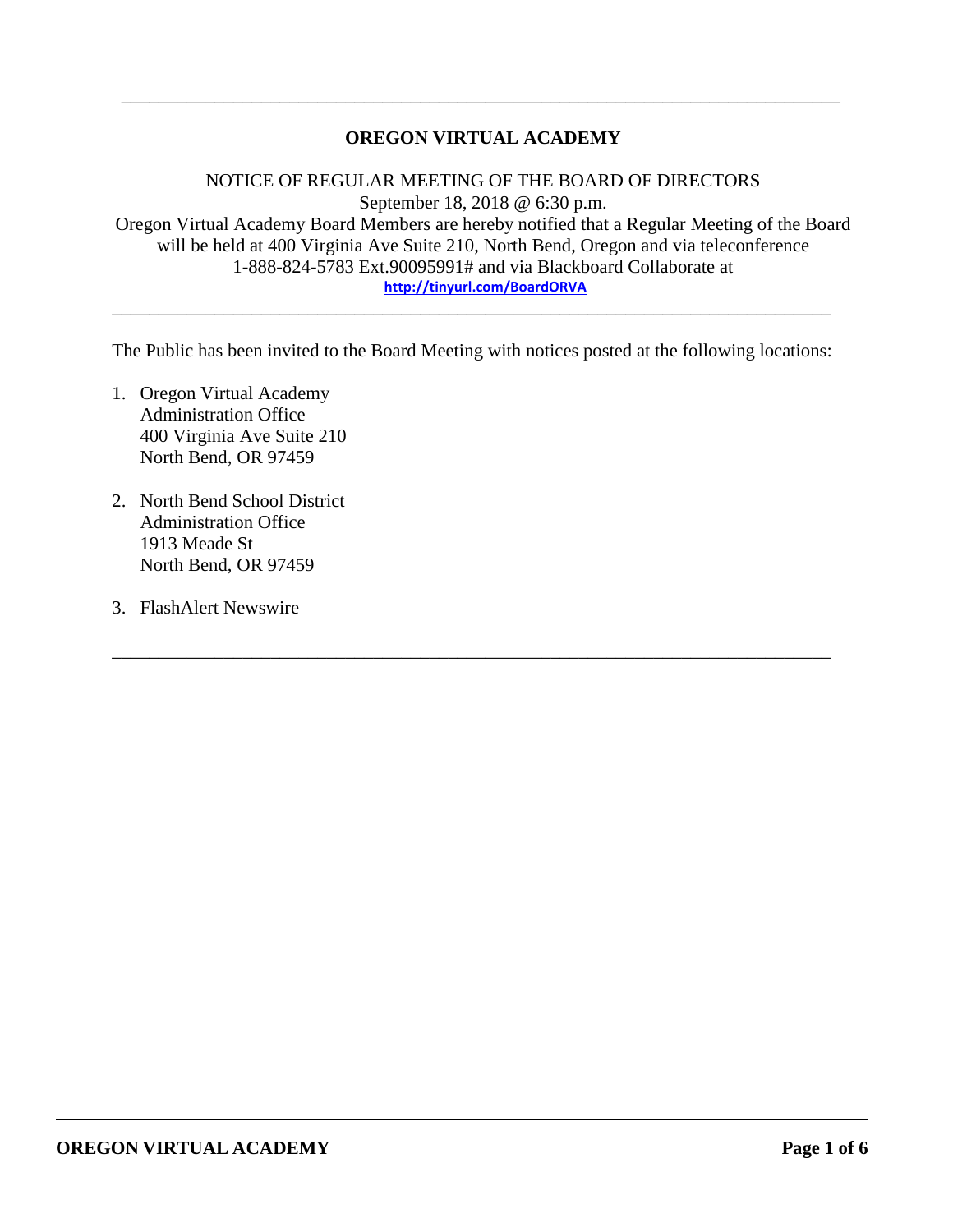## **AGENDA REGULAR MEETING AGENDA**

## **BOARD OF DIRECTORS OREGON VIRTUAL ACADEMY**

**Tuesday, September 18th , 2018 6:30 p.m.** ORVA Office 400 Virginia Ave Suite 210 North Bend, OR 97459

# **INSTRUCTIONS FOR PRESENTATIONS TO THE BOARD BY PARENTS AND CITIZENS**

The Oregon Virtual Academy welcomes your participation at the School's Board meetings. The purpose of a public meeting of the Board of Directors is to conduct the affairs of the School in public. We are pleased that you are in attendance and hope that you will visit these meetings often. Your participation assures us of continuing community interest in our School. To assist you in the ease of speaking/participating in our meetings, the following guidelines are provided.

- 1. Agendas are available to all audience members at the door to the meeting or by requesting the agenda from School Officials (541-751-8060).
- 2. The "Public Comment" portion is set aside for members of the audience to raise issues that are not specifically on the agenda. These presentations are limited to three (3) minutes and total time allotted to non-agenda items will not exceed fifteen (15) minutes. The Board may give direction to staff to respond to your concern or you may be offered the option of returning with a citizen-requested item.
- 3. When addressing the Board, speakers are requested to stand, to state their name and address, and to adhere to the time limits set forth.
- 4. Citizens may request that a topic related to school business be placed on a future agenda by submitting a written request at least seventy-two (72) hours in advance of any regular meeting. Once such an item is properly placed on the agenda, the Board can respond, interact, and act upon the item.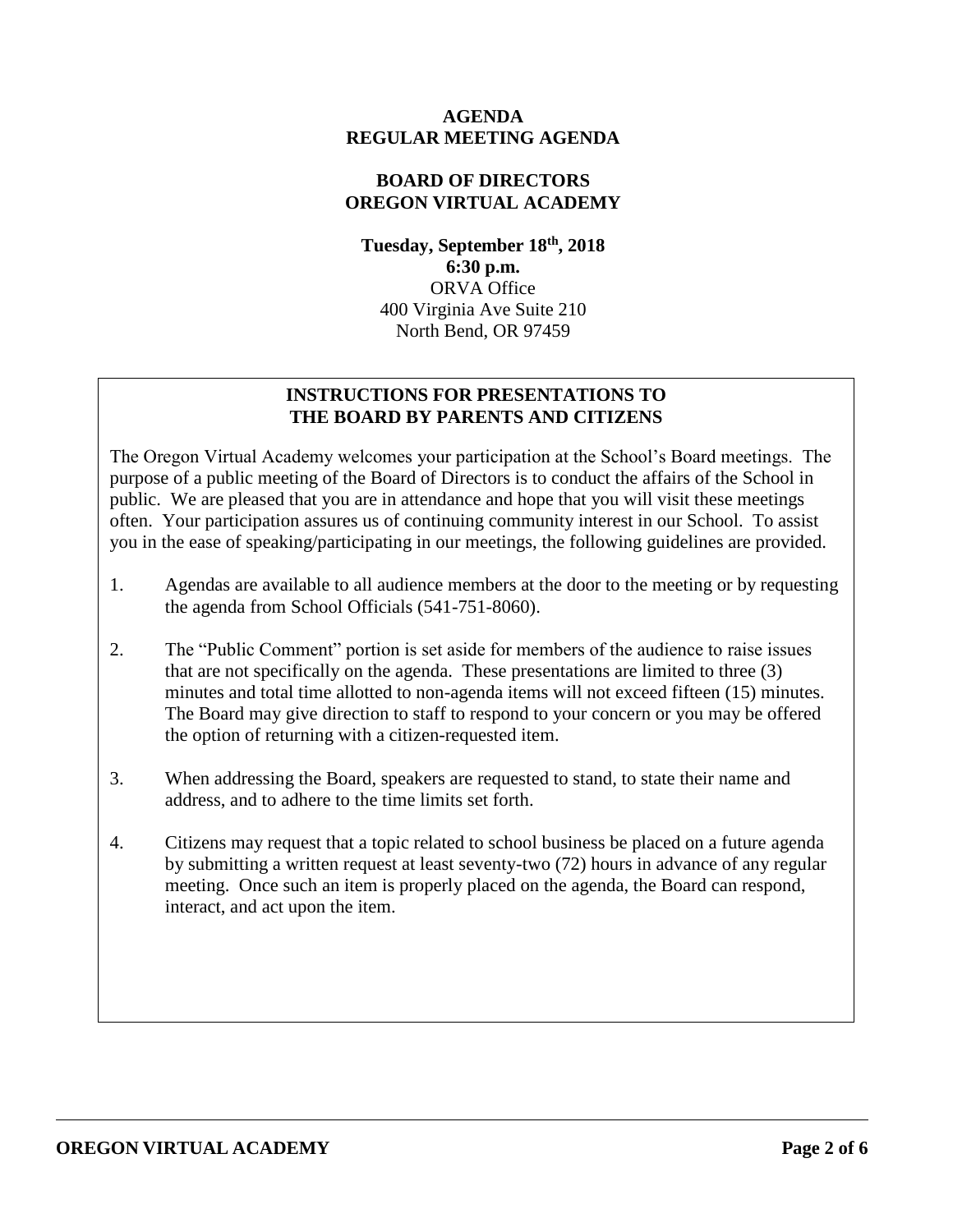### **I. PRELIMINARY**

#### **A.** CALL TO ORDER

Meeting was called to order by the Board Chair at 6:35 P.M.

#### **B.** Roll Call

| <b>Member</b>       | Title         | Term      | <b>Present</b> | <b>Absent</b> | <b>In</b> | Out |
|---------------------|---------------|-----------|----------------|---------------|-----------|-----|
| Mr. Paul Tannahill  | Member        | 2015-2018 |                |               |           |     |
| Mr. Michael Herndon | Member        | 2015-2018 | X              |               |           |     |
| Ms. Terri Bennink   | Secretary     | 2016-2019 |                |               |           |     |
| Mr. Steven Isaacs   | Member        | 2016-2019 |                |               |           |     |
| Mr. Brian Bray      | Chairman      | 2016-2019 | X              |               |           |     |
| Mr. Barry Jahn      | Vice Chairman | 2017-2020 | v              |               |           |     |
| Vacant              | Member        | 2017-2020 |                |               |           |     |

#### **II. COMMUNICATIONS**

**A.** PUBLIC COMMENTS:

No individual comment shall be for more than three (3) minutes and the total time for this purpose shall not exceed fifteen (15) minutes. Board members may respond to comments however no action can be taken. The Board may give direction to staff following comment.

#### *Ms. Shuler addressed the board regarding her resignation and her contract with ORVA.*

#### **B.** BOARD/STAFF DISCUSSION

1. School Informational Reports a. HOS Report – S. Werlein, HOS

## *Mr. Werlein gives an update on enrollment, family satisfaction survey results, and PLC's. See full report [here.](https://k12inc-my.sharepoint.com/:b:/g/personal/mecaldwell_oregonva_org/EckSP1LPA9tKqd6gFu94Pa4Bx5fTdHlASLDLU9Qu3okq8A?e=N87UKe)*

b.Review of Financial Packet (through August 2018) -M. Herndon, Board Treasurer

#### *Mr. Chun-Hoon reviews the financial packet through August 2018. See full report [here.](https://k12inc-my.sharepoint.com/:p:/g/personal/mecaldwell_oregonva_org/EXFL73nZrFdCg1o0WS7o3rQBjQsJvng0Vw8F-vn_ACrTag?e=fLCDCH)*

c. Credit Card Charges (through August 2018) - M. Caldwell, Office Manager

#### *Ms. Caldwell gives an overview of the credit card charges through August. See full details [here.](https://k12inc-my.sharepoint.com/:p:/g/personal/mecaldwell_oregonva_org/Eb6JRc_blORCtvQqiekJjkwB6Qwpqq91tGhC25-YY8QlZg?e=OcrN5z)*

2. Board of Directors Discussion: a. Committee Updates i) Finance Committee - M. Herndon, Board Member

#### *Nothing to report.*

ii) The ORVA Forum – B. Jahn, Board Member

# **OREGON VIRTUAL ACADEMY Page 3 of 6**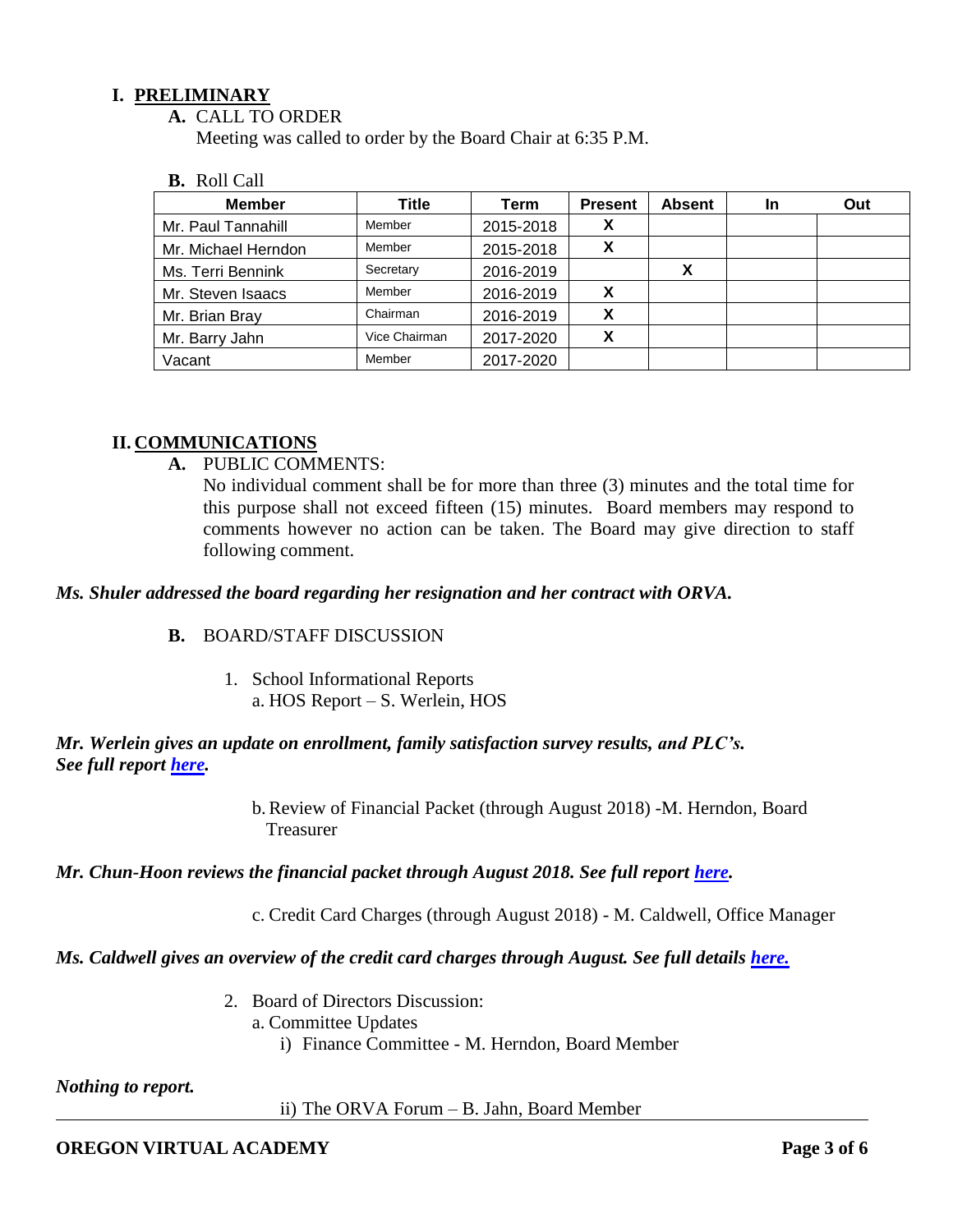*Mr. Jahn shares that his report was addressed during the HOS report.* 

iii) Professional Services Committee – B. Bray, Board Member

*Mr. Herndon reports that Will Lewis has shared a document called Program Budgeting and Accounting Manual from the Department of Education. This is a document for budgeting, accounting and planning. Would like to initiate a project for Will to work with K12 on a system of accounting based on actuals rather than forecasts for the Board to adopt.* 

iv) Policy Committee – M. Herndon, Board Member

## *Mr. Herndon reports that there are 4 sections that still need to be adopted in section G. These policies will be prepared and presented for a vote at the October meeting.*

## **III. CONSENT AGENDA ITEMS**

All matters listed under the consent agenda are considered by the Board to be routine and will be approved/enacted by the Board in one motion in the form listed below. Unless specifically requested by a Board member for further discussion or removed from the agenda, there will be no discussion of these items prior to the Board votes on them. The Head of School recommends approval of all consent agenda items.

#### **A.** ITEMS FOR APPROVAL

1. Previous Meeting Minutes a. August 21st, 2018

- 2. New Hires
	- a. Emily Borrego, Middle School Math Teacher
	- b.Theresa Cruz, Middle School Advisor
	- c. Crosby Bromley, High School PE Teacher
	- d.Erin Brazel, Middle School PE Teacher
	- e. Joye Otto, High School ELA Teacher
	- f. Jennifer Giles, Middle School Science Teacher
	- g. Antony Trilli, Substitute Teacher
	- h. Michael Hawkins, MS to HS Bridge Coordinator
	- i. Allison Manley, Middle School Health Teacher
	- j. Darcie Gay, Middle School Science Teacher
	- k. Macy Holmes, Family Resource Coordinator
- 3.Resignations

a. Kelly Schuler, High School Advisor

*Mr. Tannahill moved to approve the consent agenda. Mr. Bray seconded the motion. All were in favor with none opposed. The motion carried.*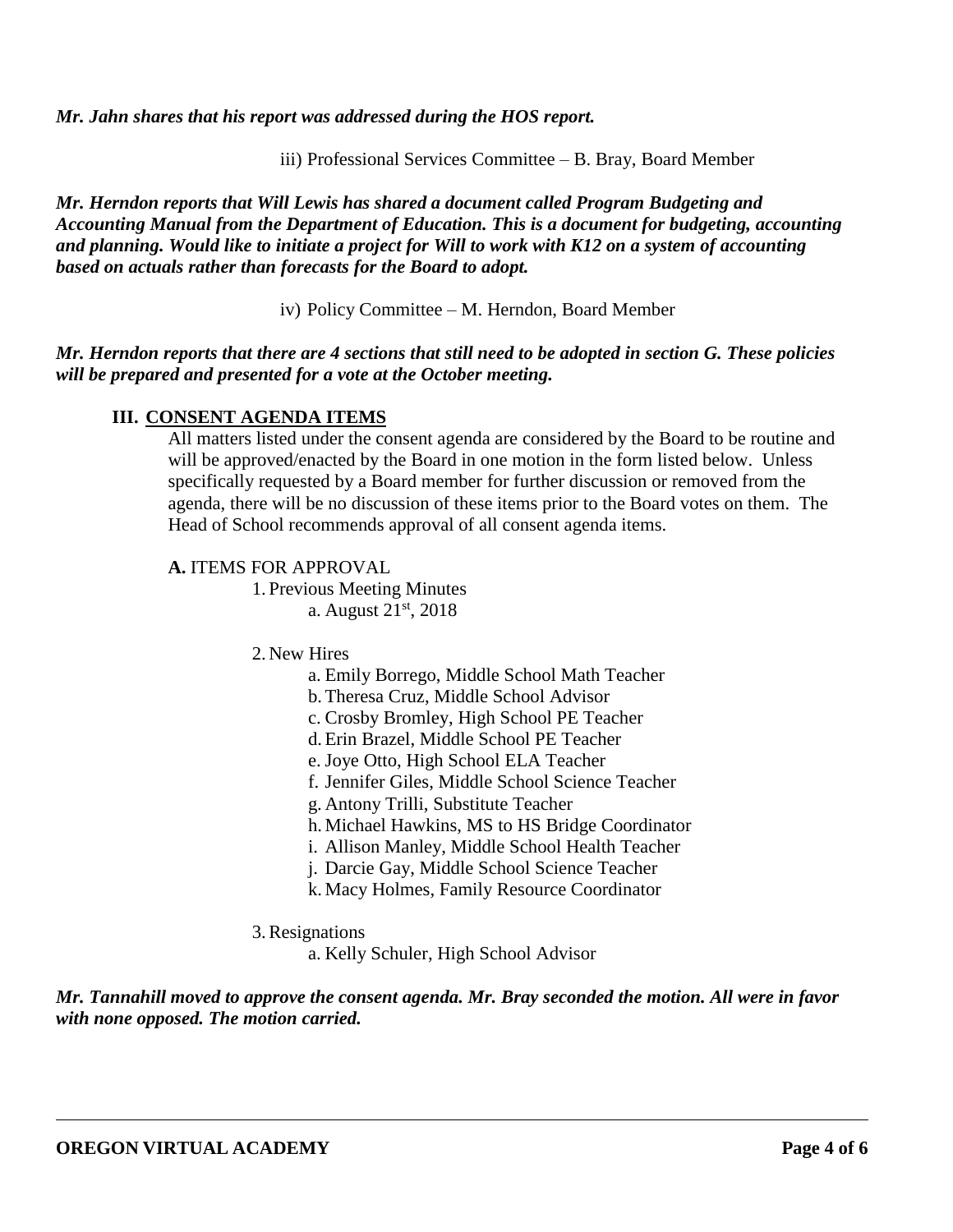# **IV. ACTION ITEMS**

#### **A.** IV-BDRPT-01\_09-18-18

Discussion and Possible Action Regarding the 2018-2019 Staff Handbook.

| <b>Member</b>       | <b>Motion</b> | Aye           | <b>No</b>         | <b>Abstain</b> | <b>Absent</b> |
|---------------------|---------------|---------------|-------------------|----------------|---------------|
| Mr. Paul Tannahill  |               | χ             |                   |                |               |
| Mr. Michael Herndon | χ             | χ             |                   |                |               |
| Ms. Terri Bennink   |               |               |                   |                | χ             |
| Mr. Steven Isaacs   |               | χ             |                   |                |               |
| Mr. Brian Bray      |               | X             |                   |                |               |
| Mr. Barry Jahn      | 2nd           | χ             |                   |                |               |
| Vacant              |               |               |                   |                |               |
|                     | Carried       |               |                   |                |               |
| Motion              | (X)           | Not Carried ( | Vote, (A) (N)(Ab) | Tabled         |               |

*Mr. Werlein shares that the leadership team worked together to gather input on recommendations. Working hours was one of the items to change. Language was changed to address 8-5 working hours. Language was aligned with job descriptions.* 

*Absenteeism and tardiness was another topic. Mr. Werlein suggests adding meeting students' needs within hours agreed to with supervisor.* 

*Mr. Jahn asks about job evaluations timelines. Mr. Werlein shares that all evaluation procedures are located in OneDrive. We could add a sentence stating where to find the specific performance evaluation procedures.*

## *Mr. Herndon moved to approve the 2018-2019 Staff Handbook with the 2 added suggestions above. Mr. Jahn seconded the motion. All were in favor with none opposed. The motion carried.*

**B.** IV-BDRPT-02\_09-18-18

Discussion and Possible Action of Proposed Bonus Payments for SY 18-19 (Draft Language to Follow)

| <b>Member</b>       | <b>Motion</b> | Aye           | <b>No</b>         | <b>Abstain</b> | <b>Absent</b> |
|---------------------|---------------|---------------|-------------------|----------------|---------------|
| Mr. Paul Tannahill  |               |               |                   |                |               |
| Mr. Michael Herndon |               |               |                   |                |               |
| Ms. Terri Bennink   |               |               |                   |                |               |
| Mr. Steven Isaacs   |               |               |                   |                |               |
| Mr. Brian Bray      |               |               |                   |                |               |
| Mr. Barry Jahn      |               |               |                   |                |               |
| Vacant              |               |               |                   |                |               |
| Motion              | Carried ()    | Not Carried ( | Vote, (A) (N)(Ab) | Tabled (       |               |

*Mr. Chun-Hoon gives an overview of the options for bonus payments. See all options [here.](https://k12inc-my.sharepoint.com/:b:/g/personal/mecaldwell_oregonva_org/EW1jYCC4YVBJq0czUsqrO68BbbrqggM4-5m6uDUAdkVC-w?e=JMQuvw)* 

*Mr. Werlein shares that he doesn't feel that the school will need to offer this to new staff. We were able to attain quality staff without offering additional funds which was originally approved.*